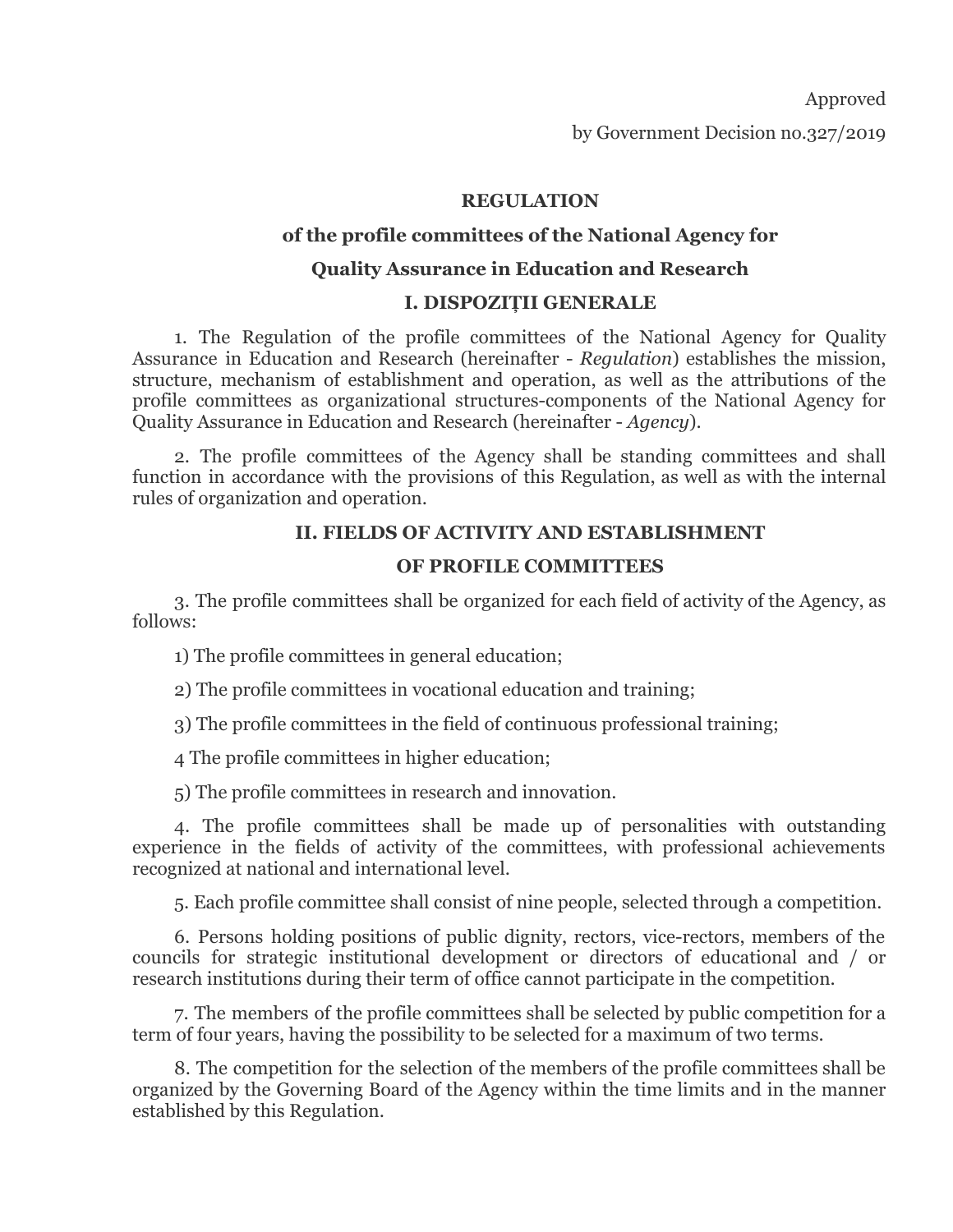#### **III. ORGANIZATION AND CONDUCT OF THE COMPETITION FOR THE SELECTION OF THE MEMBERS OF THE PROFILE COMMITTEES**

9. The competition shall begin three months before the expiry of the terms of office of the members of the profile committees in office, following the adoption of the appropriate decision by the Agency's Governing Board.

10. The announcement of the organization of the competition, the terms and conditions of its holding shall be made public by the organizer of the competition on the official website of the Agency and by other means of mass communication.

11. The expenses for organizing the competition shall be borne and / or identified by the Agency. The expenses for participating in the competition (travel to the place of the competition, accommodation, use of means of communication, authentication of copies of documents, etc.) are borne by the participants in the competition.

12. The person who meets the following conditions can apply for the position of member of the profile committees:

1) holds scientific and / or scientific-didactic titles;

2) has at least five years' experience in the field of activity of the committee;

3) knows the Romanian language;

4) has no criminal record for offenses committed with intent.

13. When selecting the members of the profile committees, it shall be taken into account that they represent the fundamental fields of education, research, as well as the levels of professional training.

14. Each candidate, within the term indicated in the information on the conditions of organization and conduct of the competition, shall submit the file for participation in the competition, which shall contain the following documents:

1) application for participation in the competition;

2) curriculum vitae (Europass model);

3) legalized copies of study documents, of awarding the scientific and scientific-didactic titles;

4) documents proving the experience in the field of activity of the profile committee;

5) cover letter (maximum one page);

6) statement on their own responsibility that in the course of their activity they did not violate the rules of professional ethics and deontology;

7) other documents (copies), at their own wish, confirming compliance with the requirements for the candidate.

15. The file for participation in the competition shall be submitted in a copy, in Romanian, on paper or electronically.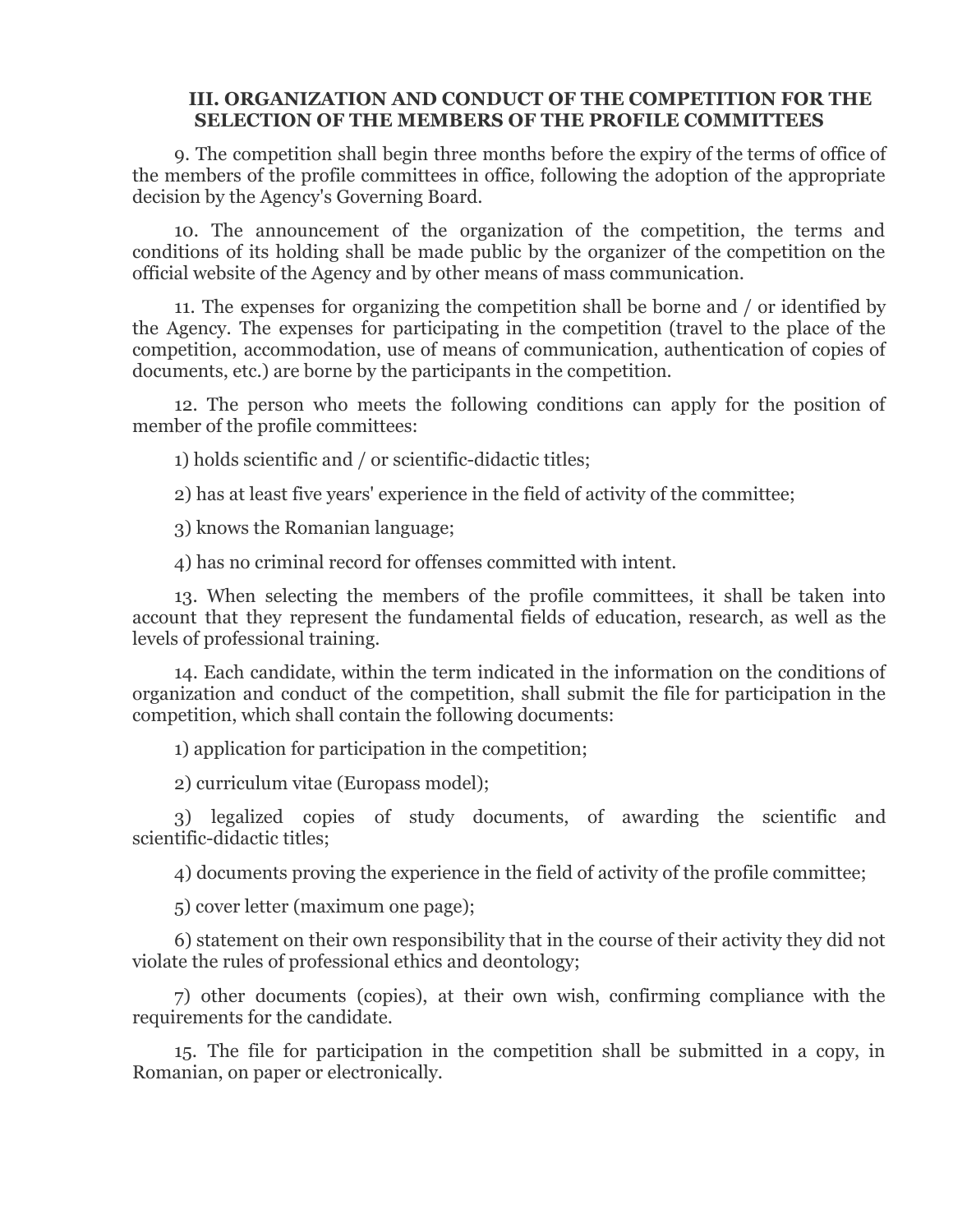16. The files of the candidates who do not meet all the conditions for participation in the competition shall be rejected. The decision to reject shall be made by the competition commission on the basis of information submitted by the secretary of the commission.

17. The competition shall take place in a single stage, which consists of assessing the candidates' files and their selection.

18. The competition shall be organized and carried out by the competition commission, established by the decision of the Governing Board of the Agency. Five members, including two representatives of the Ministry of Education, Culture and Research, are part of the competition commission for the selection of the members of the profile committee provided in point 3 sub-points 1) and 3). The competition commission for the selection of the members of the profile committee provided in point 3 sub-item 2) shall include five members, including a representative of the Ministry of Education, Culture and Research and a representative of the Board of Directors of vocational education and training institutions. Seven members, including representatives of the Ministry of Education, Culture and Research, of the Academy of Sciences of Moldova and, depending on the field, of the Council of Rectors and of the Council of Directors of the research and innovation organisations, are part of the competition commission for the selection of the members of the profile committees provided in point 3 sub-points 4) and 5).

19. The secretariat of the competition commission shall be ensured by the human resource subdivision of the Agency. The secretary of the competition commission does not have the right to vote.

20. In the performance of its duties, the competition commission shall make decisions by a majority of the members of the commission.

21. At the end of the competition, the competition commission shall draw up a report that includes separate lists of the candidates who promoted the competition for each profile committee, depending on the score obtained, in descending order. The minutes shall be submitted to the President of the Governing Board of the Agency and shall be published on the official website of the Agency.

22. After the completion of the competition, the President of the Governing Board of the Agency presents to the Ministry of Education, Culture and Research for approval, by order of the minister, the decision of the competition commission regarding the nominal composition of the profile committees.

23. The results of the competition can be challenged within three working days from the date of publication and shall be examined by the competition commission, and in case of disagreement with the results of the examination of the appeal - in court, in the order of administrative litigation.

#### **IV. TASKS OF PROFILE COMMITTEES**

24. The profile committees:

1) participate in the elaboration of the standards and methodologies necessary for the accomplishment of the quality assurance function in their field of activity;

2) organize, jointly with the specialized departments of the Agency, the competition for the selection of expert evaluators and their inclusion in the Register of expert evaluators by fields;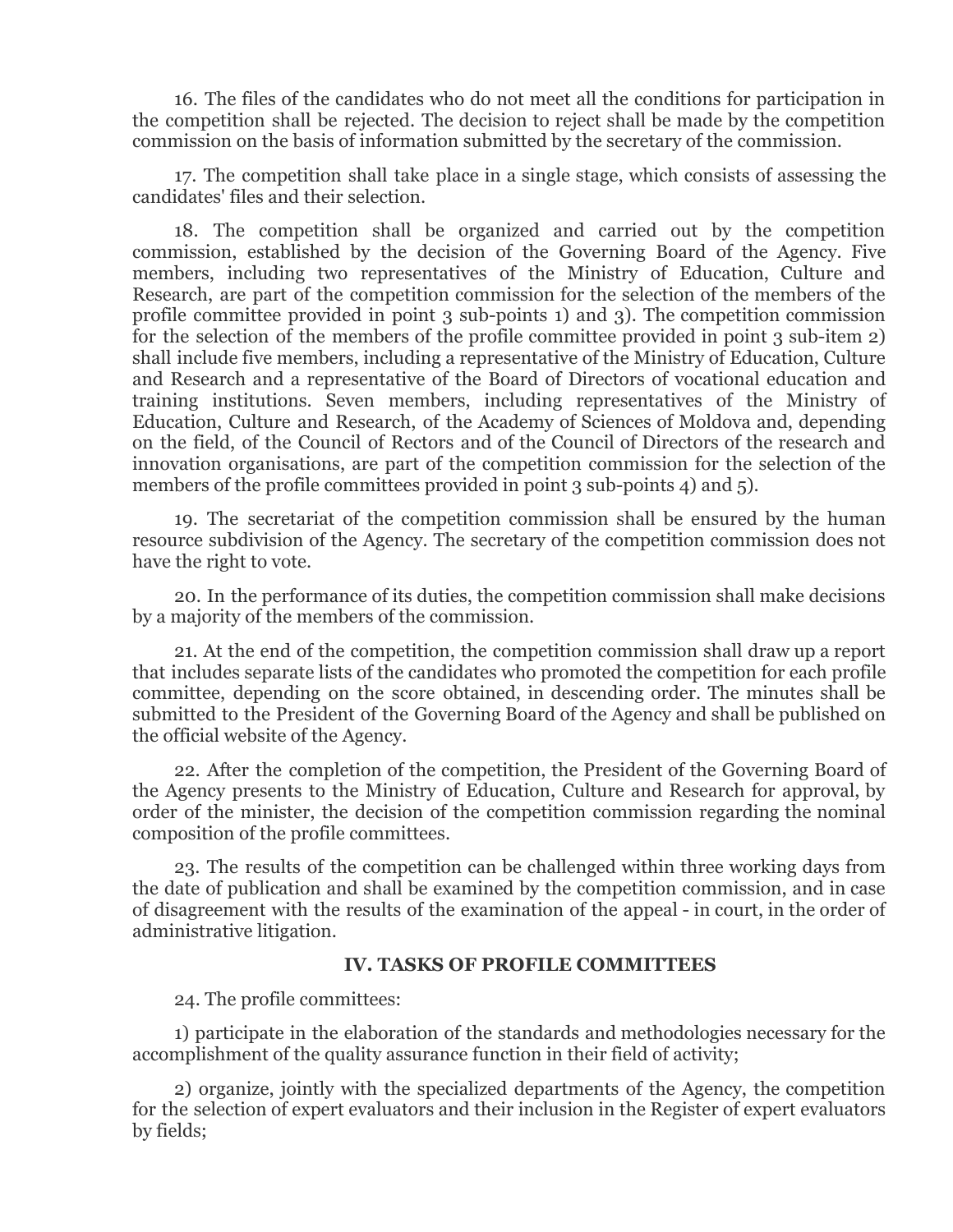3) examine the results of the external evaluation in their field of activity and submit proposals for decisions on their basis;

4) perform other tasks in their field of activity, in accordance with the provisions of the normative framework.

25. The tasks of the profile committee in general education refer to:

1) the procedure for validating the results of the evaluation of general education institutions;

2) curriculum evaluation;

3) the procedure for validating the results of the evaluation of the teaching staff, auxiliary teaching staff and management staff in general education.

26. The tasks of the profile committee in vocational education and training refer to:

1) the procedure for validating the results of the evaluation of vocational education and training institutions and the study programmes provided by them;

2) the procedure for validating the results of the evaluation of teaching, auxiliary teaching and management staff in vocational education and training.

27. The tasks of the profile committee in the field of continuous professional training refer to the procedure for validating the results of the evaluation of institutions in the field of continuous professional training and the training programmes provided by them.

28. The tasks of the profile committee in higher education refer to the procedure for validating the results of the external evaluation of study programmes and higher education institutions.

29. The tasks of the profile committee in research and innovation refer to:

1) the procedure for validating the results of the external evaluation of the doctoral schools;

2) the procedure for validating the results of the complex evaluation of the capacities of organizations in the fields of research and innovation to work in order to fulfill the assumed missions;

3) the confirmation of the scientific and scientific-didactic staff (scientific and scientific-didactic titles, habilitation with the right of doctoral supervisor);

4) the recognition and equivalence of documents on scientific titles of citizens of the Republic of Moldova, as well as of foreign ones, issued in other states.

# **V. OPERATION OF PROFILE COMMITTEES**

30. The activity of the profile committees shall be coordinated by a chairman and a scientific secretary, appointed by the decision of the committee at its first meeting.

31. The chairman and the scientific secretary of the profile committee shall be accountable to the Governing Board of the Agency for the performance of the tasks of the committee.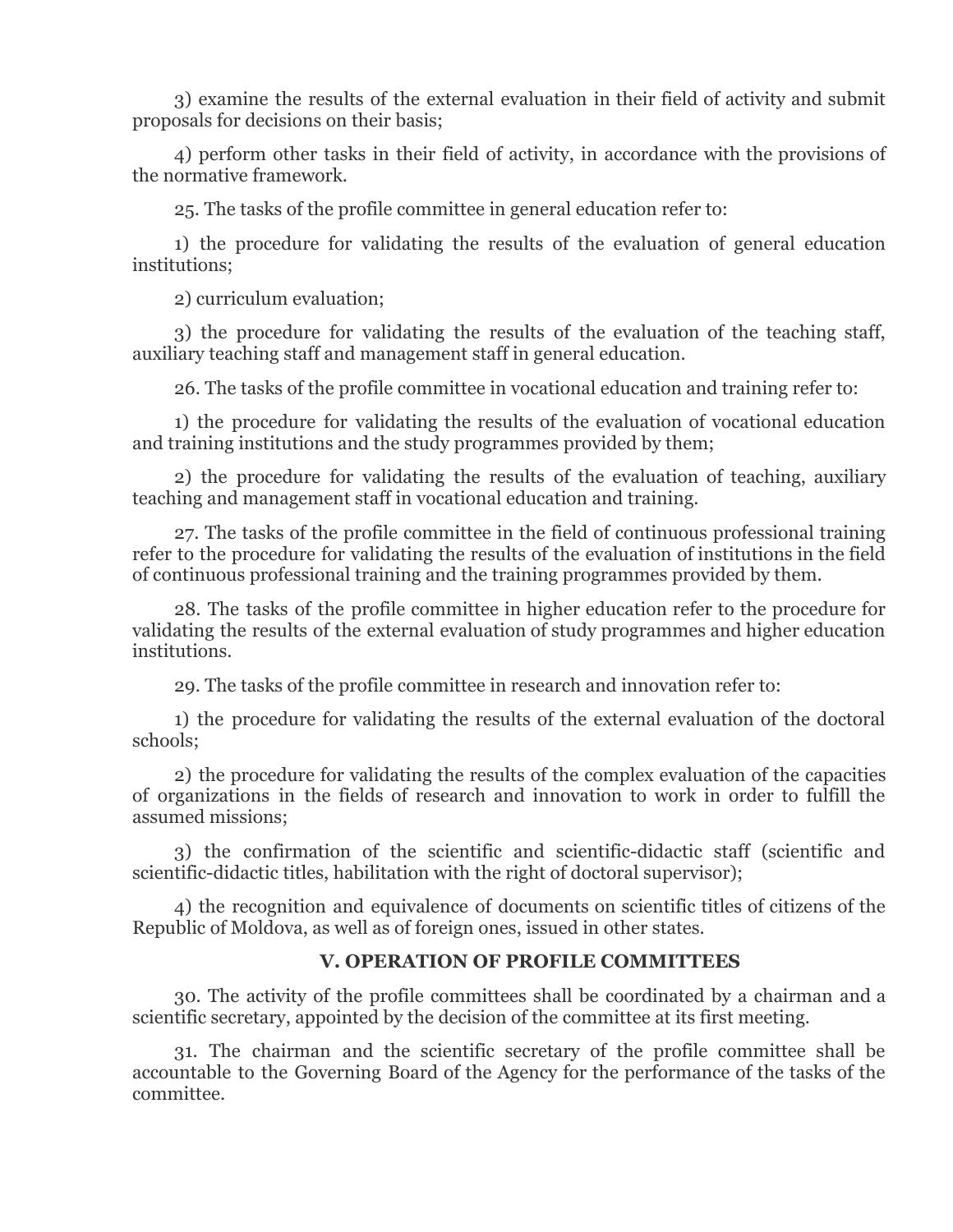32. Any member of a profile committee may be dismissed when the person concerned has violated the provisions of the law, the regulations of the Agency or of the profile committees or is unable to perform their duties, even if they are unable to perform their duties for a period of over 120 days.

33. No member of the profile committees, holding or not a management position, may use this quality, in any form, in their personal interest and shall not have the right to harm through their actions the cohesion and prestige of the committee.

34. Any member of the profile committees who has carried out or carries out activities in the institution subject to evaluation or has a personal interest in the activity of an institution subject to evaluation must inform the Agency's management in writing. In case of conflicts of interest, the members of the profile committees shall not participate in the meetings of the committee in which the subject is examined in relation to which the conflict of interests is attested.

## **VI. DECISION-MAKING PROCESS OF THE PROFILE COMMITTEES**

35. The profile committees meet in plenary meetings, whenever necessary, but not more frequently than once a month, at the initiative of the chairman of the committee or at the request of at least 1/3 of the members, who shall inform the head of the specialized department of the Agency.

36. The meeting of the profile committee shall be considered deliberative if it is attended by at least 2/3 of the members of the committee.

37. The decisions of the profile committee shall be approved with the vote of the majority of the members present. National and foreign experts who work for the profile committees, without the right to vote, may also be invited to the meetings of the profile committee.

38. If the decision of the profile committee refers to one of the members present, they shall not have the right to vote.

39. The chairman and the scientific secretary of the profile committee have duties and responsibilities in organizing all the activities of the committee, informing the Governing Board of the Agency, under the conditions of this Regulation, preparing and keeping the documents, including drawing up the minutes of the meetings and publishing them on the official website of the Agency.

40. For non-compliance with the provisions of this Regulation, the responsible persons shall bear disciplinary, contraventional or criminal liability.

#### **VII. FINANCING THE ACTIVITIES OF THE PROFILE COMMITTEES**

41. The Agency shall conclude service provision contracts with each member of the profile committees. The members of the profile committees shall be remunerated in relation to the amount of expertise performed, based on an hourly rate calculated in relation to the basic salary provided for the scientific-didactic / didactic position held by the member with maximum seniority in a certain type of educational institution (higher education or vocational education and training).

42. The chairman of the profile committee shall address to the Governing Board of the Agency the requests for financing of the committee's activities.